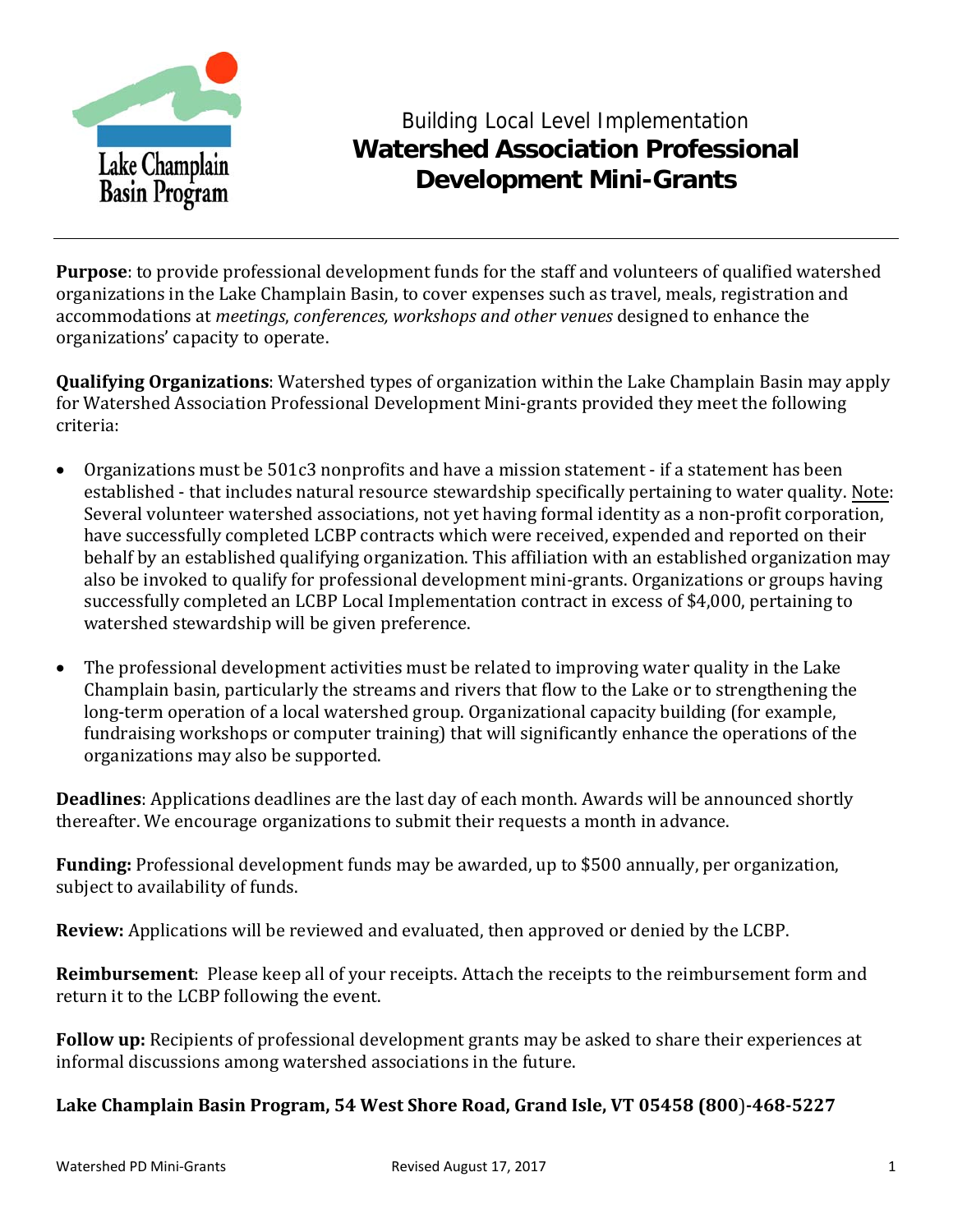## Lake Champlain Basin Program **Application for Professional Development Mini-Grant**

| Person attending professional development training: Relationship to organization:<br>(Complete a separate application for each attendee) (Board, staff, etc)                                                                                                                                                   |
|----------------------------------------------------------------------------------------------------------------------------------------------------------------------------------------------------------------------------------------------------------------------------------------------------------------|
| Has your organization successfully completed a local implementation contract for at least \$4,000                                                                                                                                                                                                              |
| If your organization has established a mission statement, please write it below:                                                                                                                                                                                                                               |
| Training/workshop/conference data:<br>Date(s) of training and travel:<br>Type of training:<br>Organization(s) hosting the training:<br>Location:<br>Describe how this training will benefit your organization's ability to implement local projects to<br>protect local waters, and ultimately Lake Champlain: |
|                                                                                                                                                                                                                                                                                                                |
| <b>Estimated Expenses:</b><br>I would like to be reimbursed for the following costs (receipts will be required for payment):<br>Please enclose a copy of your conference/event/course registration form if applicable.<br>Training/workshop/conference registration                                            |
| fee: Travel fees or mileage (.535/mile):<br>Meals:<br>Accommodations:                                                                                                                                                                                                                                          |
| <b>Total Request:</b>                                                                                                                                                                                                                                                                                          |
| <i>Please note:</i> Your application will be reviewed promptly by the LCBP. Reimbursement will not be<br>allowed for expenses incurred before the approval date below. NEIWPCC will only reimburse for those<br>expenses accompanied by a receipt (except for mileage).                                        |
| Request Date: _____________Signature: (applicant) _______________________________                                                                                                                                                                                                                              |

Your fax and/or phone #:\_\_\_\_\_\_\_\_\_\_\_\_\_\_\_\_\_\_\_\_\_\_\_\_\_\_\_\_\_\_\_\_\_\_\_\_\_\_\_\_\_\_\_\_\_